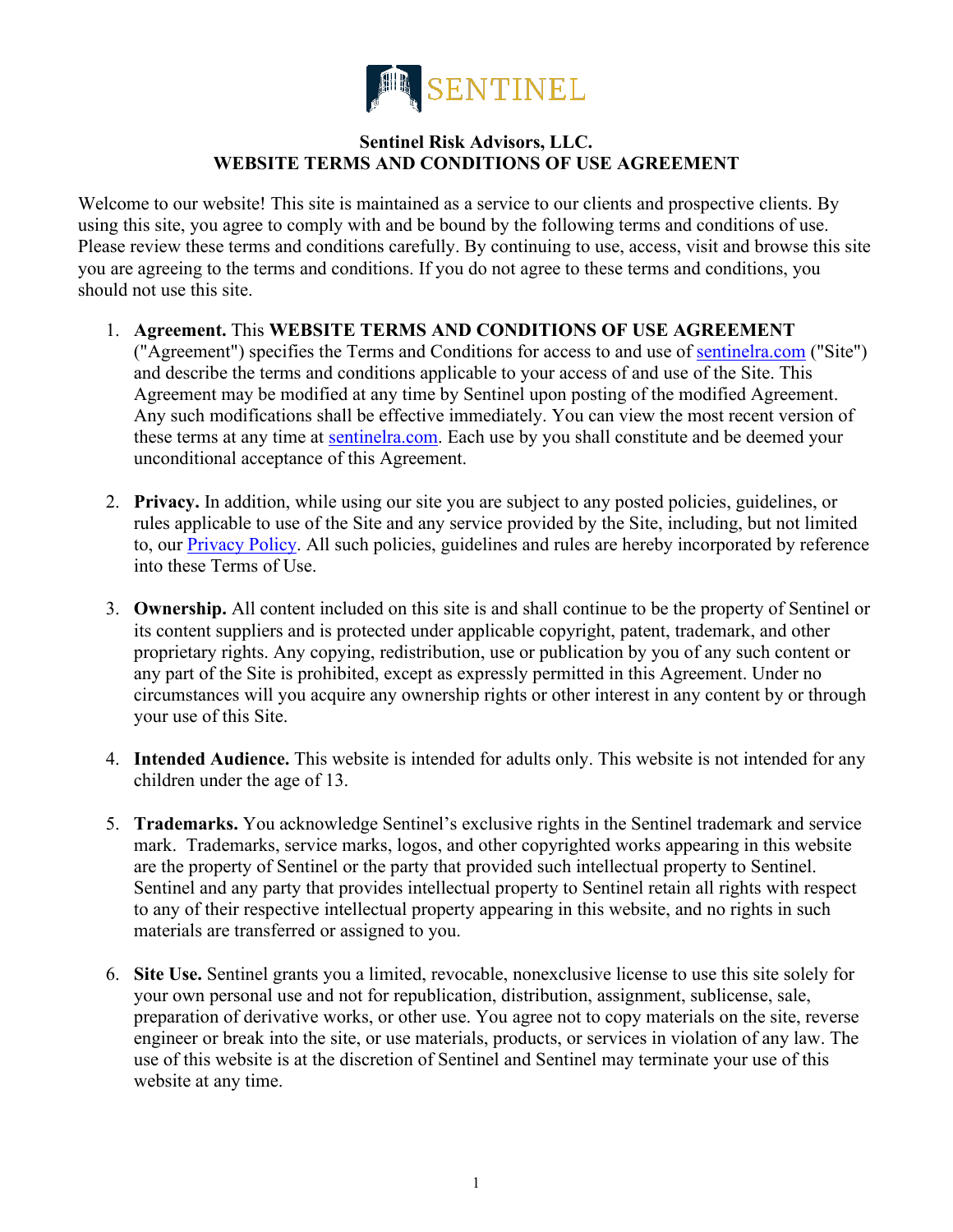- 7. **Compliance with Laws.** You agree to comply with all applicable laws regarding your use of the website. You further agreed that information provided by you is truthful and accurate to the best of your knowledge.
- 8. **Indemnification.** You agree to indemnify and hold harmless Sentinel, its subsidiaries, affiliates, licensors, content providers, service providers, employees, agents, officers, directors, and contractors ("Indemnified Parties") from any breach of this Agreement by you. You agree that the Indemnified Parties will have no liability in connection with any such breach or unauthorized use, and you agree to indemnify any and all resulting loss, damages, judgments, awards, costs, expenses, and attorneys' fees of the indemnified parties in connection therewith. You will also indemnify and hold the Indemnified Parties harmless from and against any claims brought by third parties arising out of your use of any content or information or service accessed from this Site.
- 9. **Disclaimer.** YOUR USE OF THIS SITE IS AT YOUR OWN RISK. ANY SERVICE AND/OR INFORMATION PROVIDED BY THE SITE IS PROVIDED "AS IS" "AS AVAILABLE" AND WITHOUT WARRANTIES OF ANY KIND, EITHER EXPRESS OR IMPLIED. SENTINEL DISCLAIMS ALL WARRANTINES, INCLUDING ANY IMPLIED WARRANTIES OF MERCHANTABILITY, FITNESS FOR A PARTICULAR PURPOSE, TITLE, OR NON-INFRINGEMENT. SENTINEL DOES NOT WARRANT THAT ANY FUNCTION OR CONTENT CONTAINED ON THIS WEBSITE OR ANY SERVICE WILL BE UNINTERRUPTED OR ERROR-FREE, THAT DEFECTS WILL BE CORRECTED, OR THAT THIS SITE OR THE SERVER THAT MAKES IT AVAILABLE ARE FREE OF VIRUSES OR OTHER HARMFUL COMPONENTS. SENTINEL DOES NOT WARRANT OR MAKE ANY REPRESENTATION REGARDING USE, OR THE RESULT OF USE, OF ANY SERVICE OR CONTENT IN TERMS OF ACCURACY, RELIABILITY, OR OTHERWISE. THE USER ACKNOWLEDGES THAT THE CONTENT MAY INCLUDE TECHNICAL INACCURACIES OR TYPOGRAPHICAL ERRORS, AND SENTINEL MAY MAKE CHANGES OR IMPROVEMENTS TO THE SITE AT ANY TIME. YOU ASSUME THE ENTIRE COST OF ALL NECESSARY SERVICING, REPAIR OR CORRECTION IN THE EVENT OF ANY LOSS OR DAMAGE ARISING FROM THE USE OF THIS WEBSITE, ANY SERVICE, OR ITS CONTENT. SENTINEL MAKES NO WARRANTIES THAT YOUR USE OF THE CONTENT WILL NOT INFRINGE THE RIGHTS OF OTHERS AND ASSUMES NO LIABILITY OR RESPONSIBILITY FOR ERRORS OR OMISSIONS IN ANY CONTENT ON THE SITE.
- 10. **Limitation of Liability.** UNDER NO CIRCUMSTANCES WILL SENTINEL BE LIABLE OR RESPONSIBLE FOR ANY DIRECT, INDIRECT, INCIDENTAL, CONSEQUENTIAL (INCLUDING DAMAGES FROM LOSS OF BUSINESS, LOST PROFITS, LITIGATION, OR THE LIKE), SPECIAL, EXEMPLARY, PUNITIVE, OR OTHER DAMAGES, UNDER ANY LEGAL THEORY, ARISING OUT OF OR IN ANY WAY RELATING TO THE SITE, YOUR SITE USE, OR THE CONTENT, EVEN IF ADVISED OF THE POSSIBILITY OF SUCH DAMAGES. YOUR SOLE REMEDY FOR DISSATISFACTION WITH THE SITE AND/OR CONTENT IS TO CEASE ALL OF YOUR SITE USE.

You may have additional rights under certain laws (including consumer laws) which do not allow the exclusion of implied warranties, or the exclusion or limitation of certain damages. If these laws apply to you, the exclusions or limitations in this Agreement that directly conflict with such laws may not apply to you.

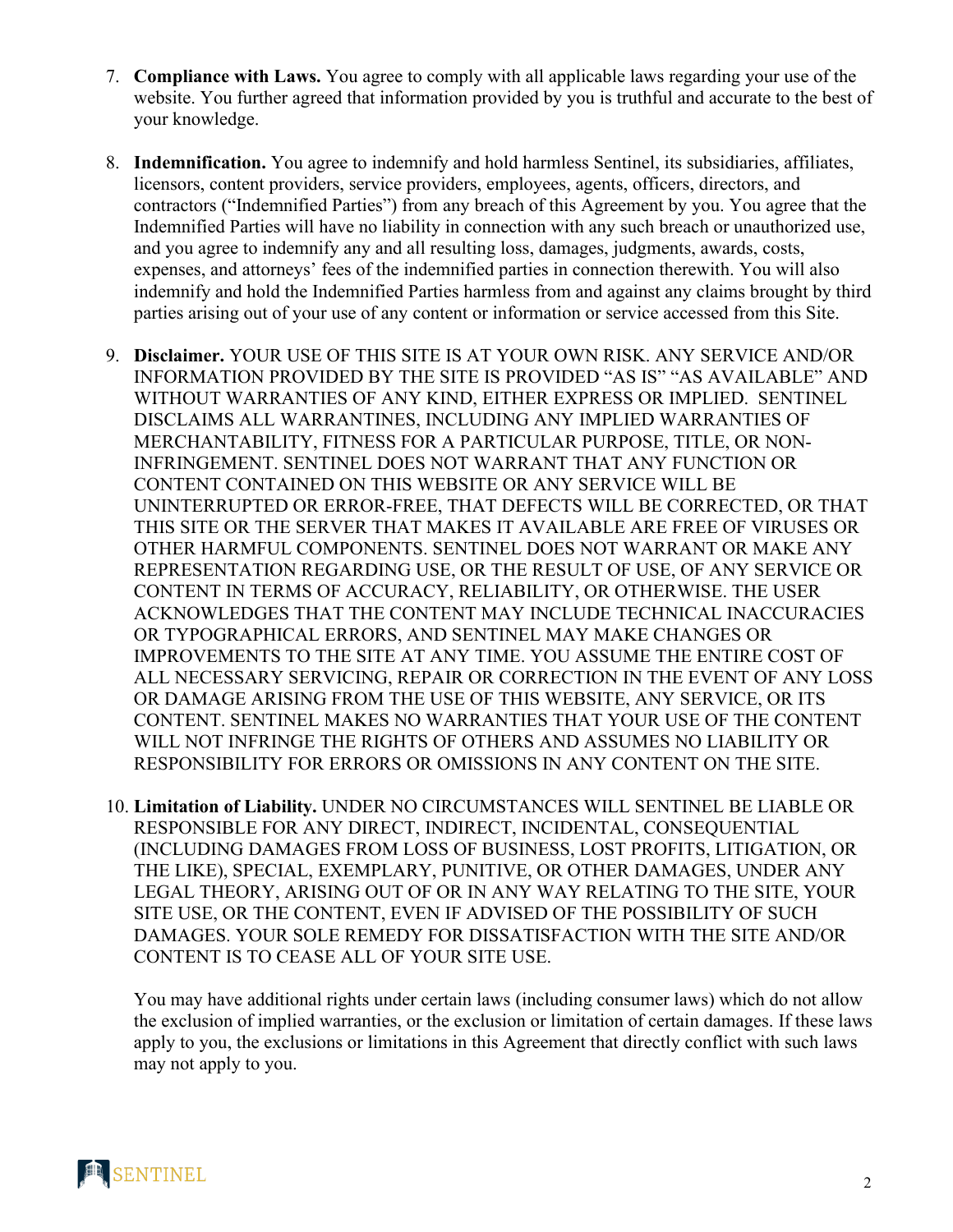- 11. **Use of Information.** Sentinel reserves the right, and you authorize us, to use and assign all information regarding site uses by you and all information provided by you in any manner consistent with our **Privacy Policy**.
- 12. **Copyrights and Copyright Agent.** If you believe your work has been copied in a way that constitutes copyright infringement, or your intellectual property rights have otherwise been violated, please provide a notice containing all of the following information to our Copyright Agent:
	- a. An electronic or physical signature of the person authorized to act on behalf of the owner of the copyright or other intellectual property interest;
	- b. A description of the copyrighted work that you claim has been infringed;
	- c. A description of where the material that you claim is infringing is located on the Site;
	- d. Your address, telephone number, and e-mail address;
	- e. A statement by you that you have a good faith belief that the disputed use is not authorized by the copyright owner, its agent, or the law; and
	- f. A statement by you, made under penalty of perjury, that the above information in your notice is accurate and that you are the copyright owner or authorized to act on the copyright owner's behalf.

## **Our Copyright Agent for Notice of claims of copyright infringement on the Site is Sentinel's General Counsel who can be reached as follows:**

**By Mail:** Sentinel Risk Advisors, 4700 Six Forks Rd. Suite 200, Raleigh, NC 27609, Attn: General Counsel **By Phone:** 855.490.2528 **By E-mail:** [info@sentinelra.com](mailto:info@sentinelra.com)

- 13. **Applicable Law.** You agree that the laws of the state of North Carolina without regard to conflicts of laws provisions will govern these Terms and Condition of Use and any dispute that may arise between you and Sentinel or its affiliates. You agree to personal and exclusive jurisdiction by and venue in the state and federal courts of Wake County, North Carolina.
- 14. **Severability.** If any provision of this Agreement shall be adjudged by any court of competent jurisdiction to be unenforceable or invalid, that provision shall be limited or eliminated to the minimum extent necessary so that this Agreement will otherwise remain in full force and effect.
- 15. **Waiver.** The failure of Sentinel to exercise or enforce any right or provision of this Agreement shall not operate as a waiver of such right or provision. Any waiver of this Agreement by Sentinel must be in writing and signed by an authorized representative of Sentinel.
- 16. **Termination.** Sentinel may terminate this Agreement at any time, with or without notice, for any reason. Further, Sentinel reserves the right at any time and from time to time to modify or discontinue, temporarily or permanently, the website or any service provided by the website (or any art thereof) with or without notice. You agree that Sentinel will not be liable to you or any third party for any modification, suspension or discontinuance of the website or any service.